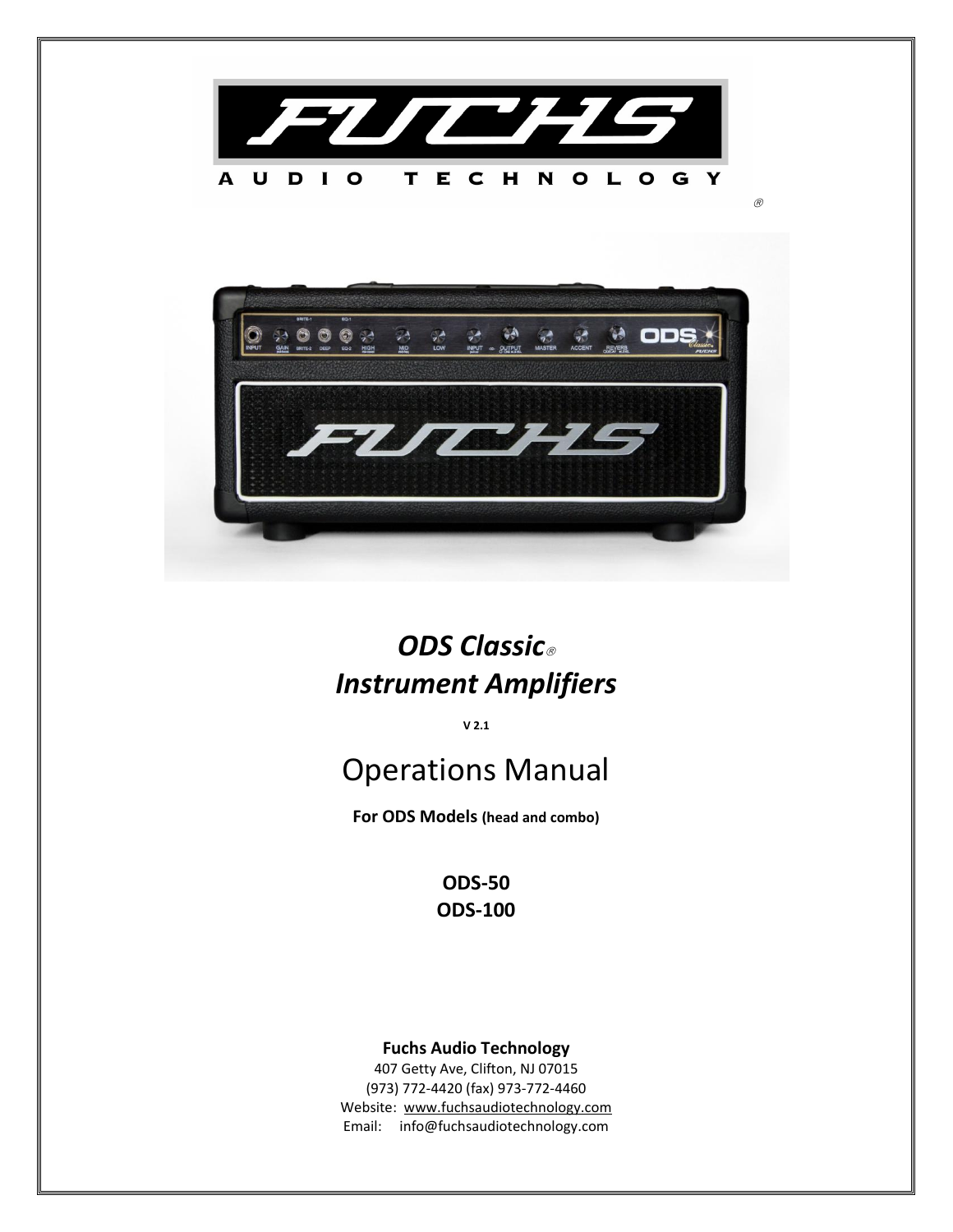

## **A Note From Andy,**

First of all, *Thank You* for purchasing a Fuchs Audio ODS Classic amplifier!

As a guitar player I designed our ODS series of amplifiers to be sensitive tools for musicians to find their own musical voice and to create beautiful music. Each ODS is precision handmade by myself and the staff at Fuchs Audio, built to extremely high standards of excellence using the highest quality components. With over two decades experience in the service, manufacturing, and design of tube audio/music equipment, we at Fuchs Audio are extremely proud of the quality and tremendous musicality of our ODS amplifiers.

*Please read this manual carefully*. Doing so will allow you full understanding of your ODS controls and operation, thus quickly providing you the tones & performance you want. Your ODS can only perform to its fullest glory by your full understanding of all its features.

Feel free to call or e-mail us (we prefer emails!) with comments & questions about your ODS, or just to find out what's new here at Fuchs Audio.

Lastly, I recommend checking out our web site: [www.fuchsaudio.com,](http://www.fuchsaudio.com/) for product/user updates, cool links and other info benefiting our customers.

Sincerely,

**Andy Fuchs** Vice President of Engineering **Fuchs Audio Technology LLC** 

## **Fuchs Audio Technology**

407 Getty Ave, Clifton, NJ 07015 (973) 772-4420 (fax) 973-772-4460 Website: [www.fuchsaudiotechnology.com](http://www.fuchsaudiotechnology.com/) Email: [info@fuchsaudiotechnology.com](mailto:info@fuchsaudiotechnology.com)

("Fuchs Audio Technology" "Overdrive Supreme" "ODS-Classic" are registered trademarks of Fuchs Audio Technology)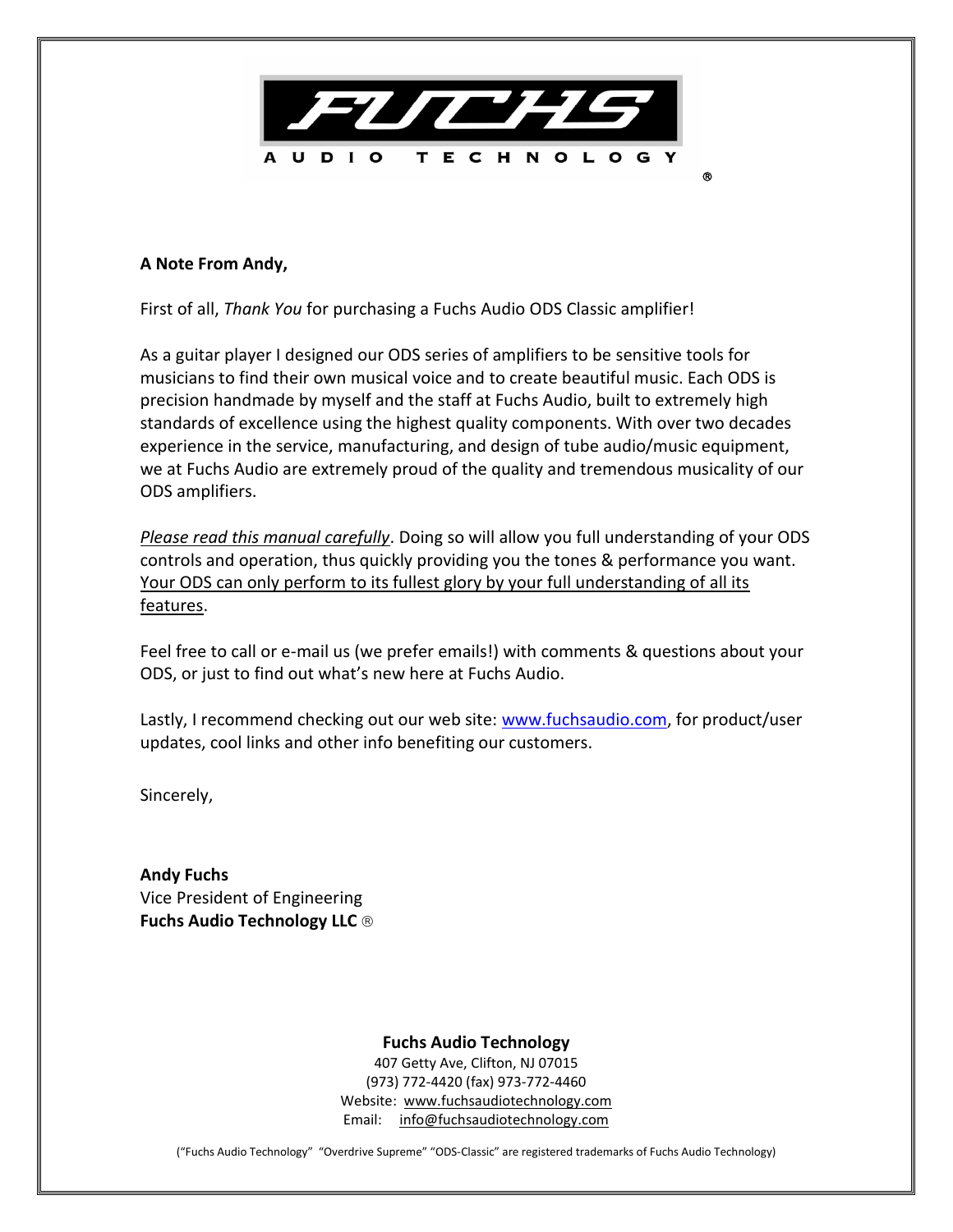

# **ODS CLASSIC**  *Instrument Amplifier*

# **Table of Contents (by section)**

- **1) Introduction to Fuchs Audio Technology Amplifiers**
- **2) Please Read before powering up your ODS***!*
- **3) Diagrams- FRONT/REAR panel controls & Footswitches**
- **4) Front panel Controls & their functions**
- **5) (A) Rear Panel controls, inputs/outputs, (B) Effects Loop**
- **6) Footswitches (standard, Artist, Artist Plus)**
- **7) Biasing your ODS power tubes & other technical info.**
- **8) Sample tone setting diagrams & notes**
- **9) Warranty/repair information & mail-in warranty form**

**Please note:** Many of our ODS amplifiers are custom-made, so not all features appear on all models. This operation manual will indicate features your particular ODS model may or may not have. (such as: 50/100 power switch, Artist footswitch or other options.)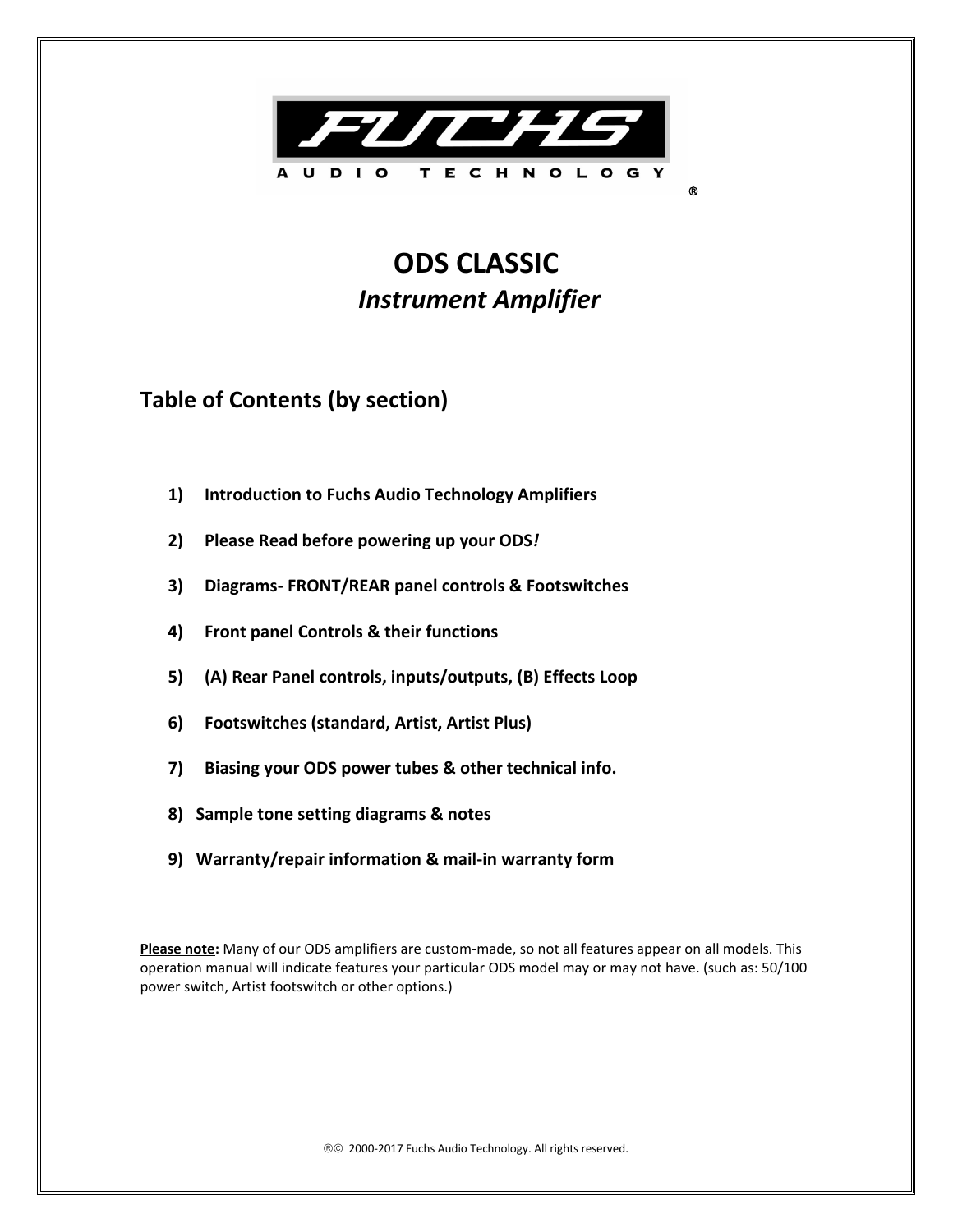# 1 **Introduction to Fuchs Audio Technology Amplifiers**

#### **What makes our products unique?**

 The recent proliferation of "Boutique" amplifiers, allow guitarists to recognized what audiophiles have known for years, properly designed tube circuits can offer the finest musicality, detail, and sensitivity to playing subtleties of any type amplifier. Anyone who's enjoyed the sweet, responsive character of a wellbuilt tube amplifier realizes you can't model or computer simulate the "organic" qualities, no matter how hard you try. It's like enjoying fresh food or food that's been frozen. Something gets lost in the translation.

#### **We feel our designs go a few steps beyond those of other manufacturers!**

 In addition to refining our circuit designs and operating points with computer "Spice" modeling, we also spend countless hours tuning our circuits through careful parts selection and refining the internal layout of our products. Details like single-point star grounding of all internal circuits, premium audiophile grade power and output transformers, high speed switching diode power supplies, regulated and buffered DC power supplies for both filaments and high voltage sources, are key elements to producing an amp that has truly unique sonic advantages. All completed amps are compared to reference samples on both test equipment by live players before they may be shipped.

 Our attention to the power supply and grounding result in an amp with extremely high gain capability, but with a super low noise floor. This reduction in noise and increases in overall circuit clarity makes the selection of components an even more critical element to achieving good tone. While we use many time honored component brands and features like "Orange Drop" Capacitors and/or carbon/metal film resistors, we also use Audiophile grade "Wonder Caps" and unique circuit refinements in many parts of our amplifiers as well.

 It's a well-known fact that chassis materials can change the tone of the circuits built into them. We use an aircraft grade T-6 aluminum chassis, which is 1/6" thick, bent at it's edges for strength, and when the front and rear panels are attached, forms a strong yet lightweight chassis. Aluminum also provides an excellent heat sink for excess tube, transformer, or regulator heat. Although we install fans in all models, our amps would dissipate plenty of heat even without a fan. The front and rear panels are attached to the chassis pan with pem-nuts, a 1/8 thick assembly formed at both the front and rear of the chassis for rigidity.

#### **A combination of modern and traditional wiring methods**

 Internal construction in all models is based around a central circuit board, which supports most of the power supply and the amplifiers FX loop, driver and bias circuitry. The balance of the amp is hand wired, with particular attention paid to the preamp section and low-level circuits. All tube sockets are chassis mounted for strength and ease of replacement, in the unlikely event a socket fails. This also keeps tube heat away from the other internal components in the amps.

 Our amplifier power supply starts with a high voltage supply, which is rectified using high-speed switching diodes, combining the sonic attributes of a tube rectifier, with the efficiency of solid-state diodes. These produce greater voltages, a more rigid supply that doesn't 'bend' under the stress of loud playing, and they also produce zero heat. This DC supply is highly filtered, using over 200 ufd of power supply filtering, contributing to an amplifier that has a strong voice yet remains loud & clear up to it's limits.

 Our output stage(s) feature separate bias for each power tube. Although we use premium "matched set" tubes as standard equipment, by individually setting bias, we can obtain maximum power before clipping, extending tube life with better tone. Our power amp driver circuit uses an AC balance trim control, which adjusts the signal balance to the power stage, keeping it linear, producing a clean, strong tone. When driven to clipping, overloading is ultra- smooth, compressing in a sweet way, not at all aggressive or harsh.

#### **Premium Transformers**

 Our power transformers are designed for highest self-regulation as well as conservative operation, assuring lowest heat and highest reliability. Our output transformers (depending on the model) are premium grade audiophile quality. We use custom built power and output transformers, as well as custom wound chokes by Heyboer and Classic-Tone. All amplifiers feature 4, 8 and 16 ohm outputs, grain oriented steel cores, with heavy-duty mounting bells and hardware for maximum roadworthiness.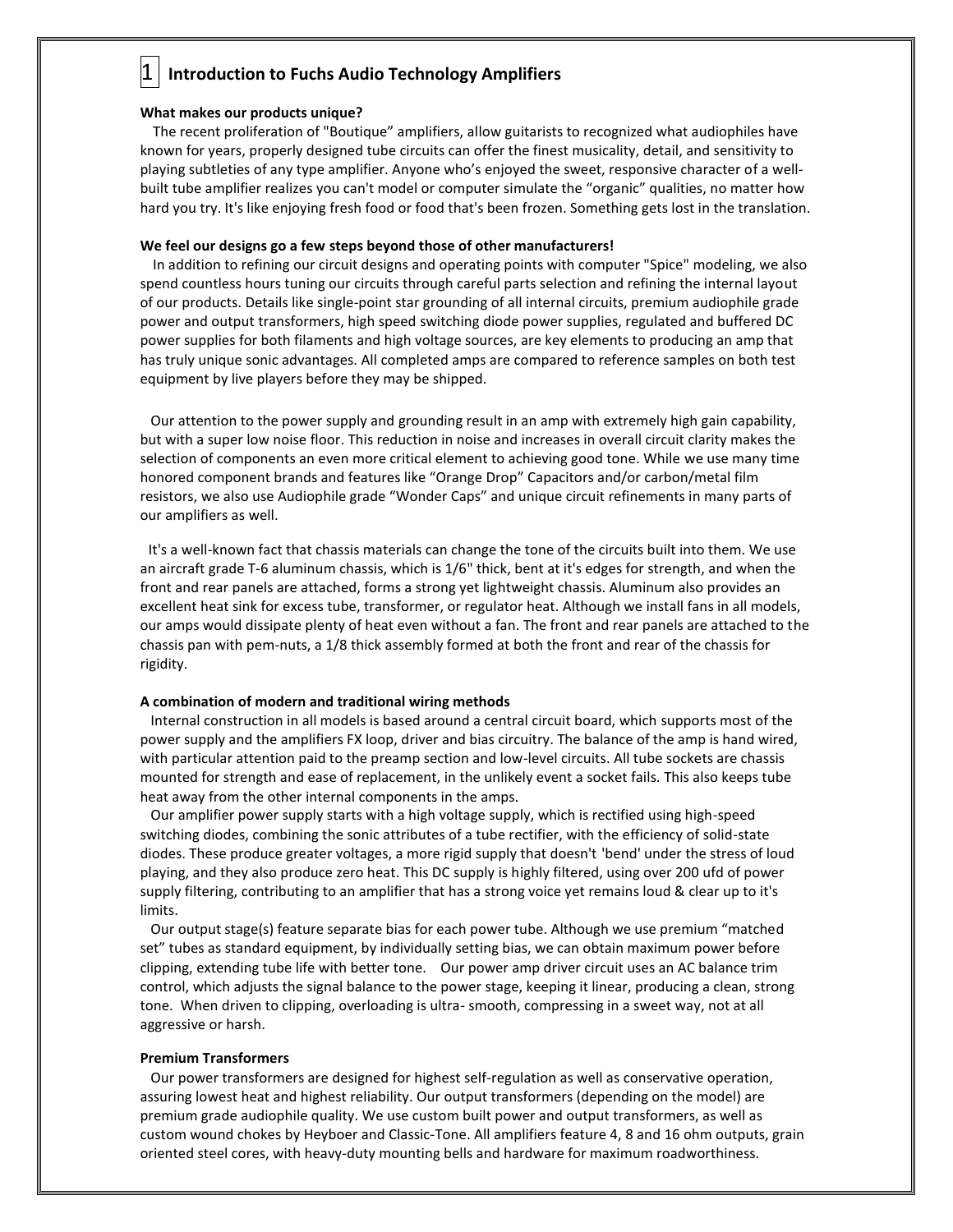#### **Buffered FX Loop**

 Our buffered FX loop features both series and parallel operation. It uses a conventional high-current biased cathode follower, which provides a low-impedance signal source, which is level adjustable and can drive from a pedal level to a rack mount unit cleanly. Two simple switches set series/parallel operation, signal levels from 0db to –20db, easily matching any and all effects, tube or solid state.

#### **Studio Grade Reverb**

 Our reverb section features a digital engine designed by the late Keith Barr a founder of Alesis. The reverb is a 16 bit digital reverb interfaced via a unique tube mixer stage which is part of our effects loop insuring a musical warm non-digital sound. We feel have produced a quiet, dynamic reverb that sounds as warm and detailed as a tank and/or tube unit, plus the reliability of solid-state circuitry. This saves on both space, and heat generation within the amp. Our reverb is interfaced through the FX loop, adding warmth to the overall sound. Additional signal clarity is achieved by eliminating the common reverb mixer network used by most other manufacturers. We use this same reverb in our Good Verbrations pedal, Verbrator, ODS-II and Casino amps.

#### **Our Preamp Circuits**

 Our preamp circuits form the heart-and-soul of our amplifier tone. Any subtleties lost or masked by preamp stages are truly lost forever. By operating our low-level circuits on a quiet regulated and passively buffered high voltage supply, using a mildly regulated DC supply, we completely eliminate the effects of conventional power supply filtering and decoupling. Audio signals can (and do) appear on power supply sources. Despite large filter capacitors these audio signals do not belong on the pure DC that a tube circuit needs to perform properly. This subtle coupling of signals from adjacent stages can produce a masking of inner detail and potential instability in other high gain circuits. A careful selection of passive parts (resistors and capacitors), as well as the active parts (tubes and/or solid state parts), results in the unique sonic signature our amps are becoming known for. We also use regulated DC filament power supplies, for lowest practical noise floor. All relay circuits, all digital reverb units and their support circuitry are regulated DC as well. This insure consistency despite line voltage variations as well as filtering any noise.

#### **Internal Construction**

 We proudly can say our products are built better than ever. Our latest circuit boards are two-sided extra thick boards, with heavy 2-oz copper plating and a full solder mask labeling all parts. Our internal layout has been refined to minimize wire runs, lowering the noise floor to the circuit's practical limits. We still chassis mount our tube sockets for maximum strength, durability and serviceability. We hand select our tubes for lowest noise and optimal tone. All passive parts are carefully chosen for both reliability and sonic attributes. Each and every Fuchs amplifier undergoes 20-40 hours of "burn-in" before leaving our shop. This ensures every Fuchs amp is built for the long haul. All amps are turned on and off 4-hours at a time for a week, which stresses the amps from a cold start to fully warm and starting over again. This reduces field failures or tube failures to a minimum.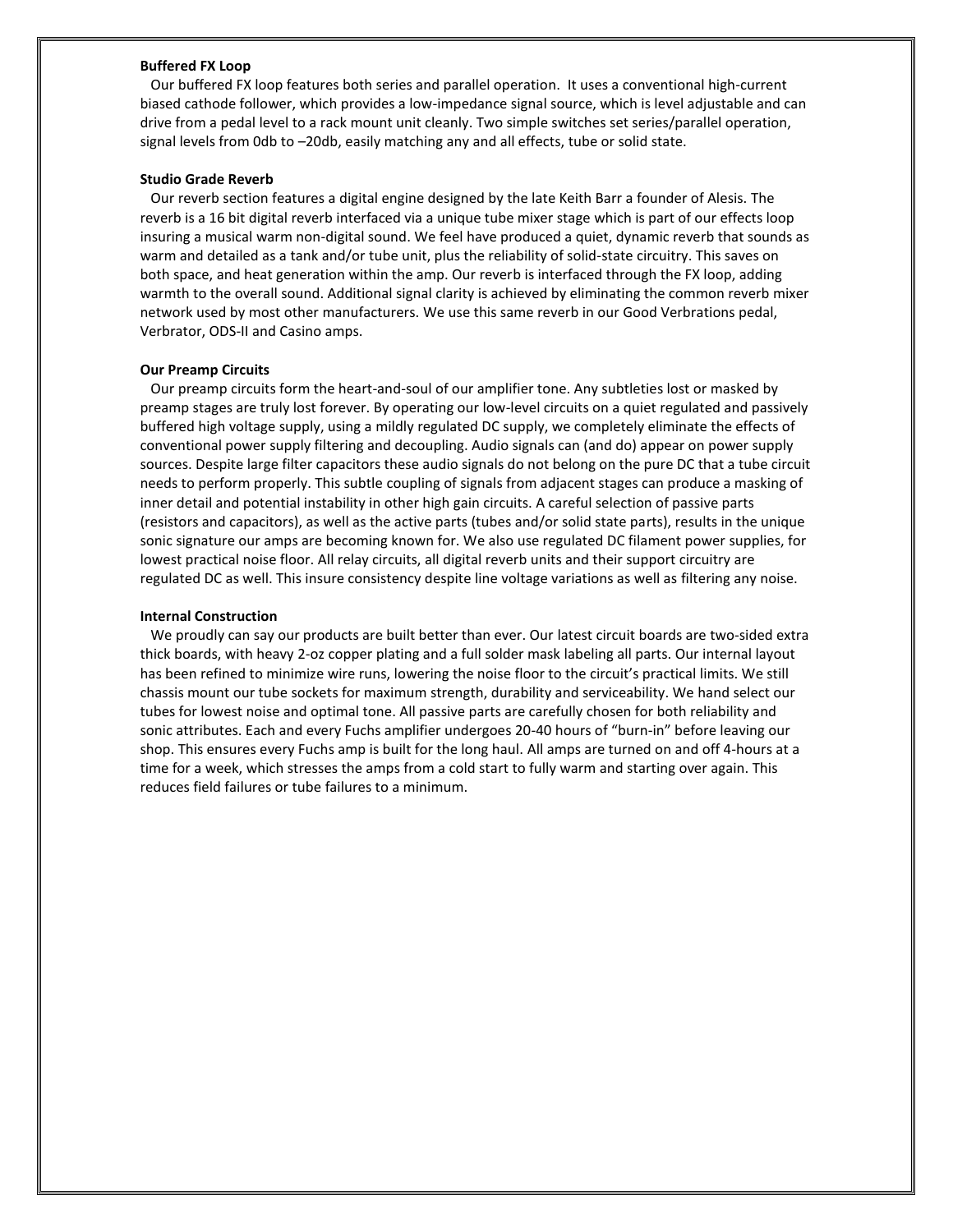## 2 **Please read before powering up your ODS**

 **Please see Panel Diagrams in next section 3 for assistance.**

- 1) Inspect to make sure power & pre-amp tubes are intact & snuggly seated in their sockets.
- 2) Make certain a speaker (load) is plugged into the correct speaker input jack on the back of the amplifier (4 or 8 ohm). Failure to have a speaker connected to the amp will result in damage to the output tubes! Your ODS is supplied with multiple speaker inputs for various impedances, select the one closest to your speaker(s) impedance.
- 3) Reduce Front PANEL controls (MASTER, GAIN, INPUT, OUTPUT) to moderate levels (approx at 7- 9 o'clock or lower positions).
- 4) Install cable into footswitch and then connect into rear panel input marked FOOTSWITCH. Our artist footswitches use standard CAT-5 cables available at any computer or electronic store.
- 5) Install instrument cable from guitar into front panel INPUT
- 6) Be sure both POWER and STANDBY switches (rear panel) are in DOWN position.
- 7) Install power cord to ODS amplifier (AC POWER IN) and to AC power source. Make sure the line voltage matches the voltage indicated on the amp rear panel, before powering the amp up.
- 8) POWER UP amplifier by: 1) flipping POWER switch UP. WAIT at least 1 minute for tubes to heat up. 2) Flip STANDBY switch UP, amplifier will now operate.
- 9) The Amplifier is now fully on and ready to use. Feel free to adjust all controls as you see fit.

**TO PUT AMP IN STANDBY MODE**- Simply flip the STANDBY switch DOWN. **TO PUT AMP IN PLAY MODE**- Simply flip the STANDBY switch UP.

**TO TURN AMP OFF** Flip the STANDBY switch DOWN. We then recommend (as a kindness to the output tubes) waiting at least 1 minute before flipping POWER switch DOWN hence fully shutting the amp down.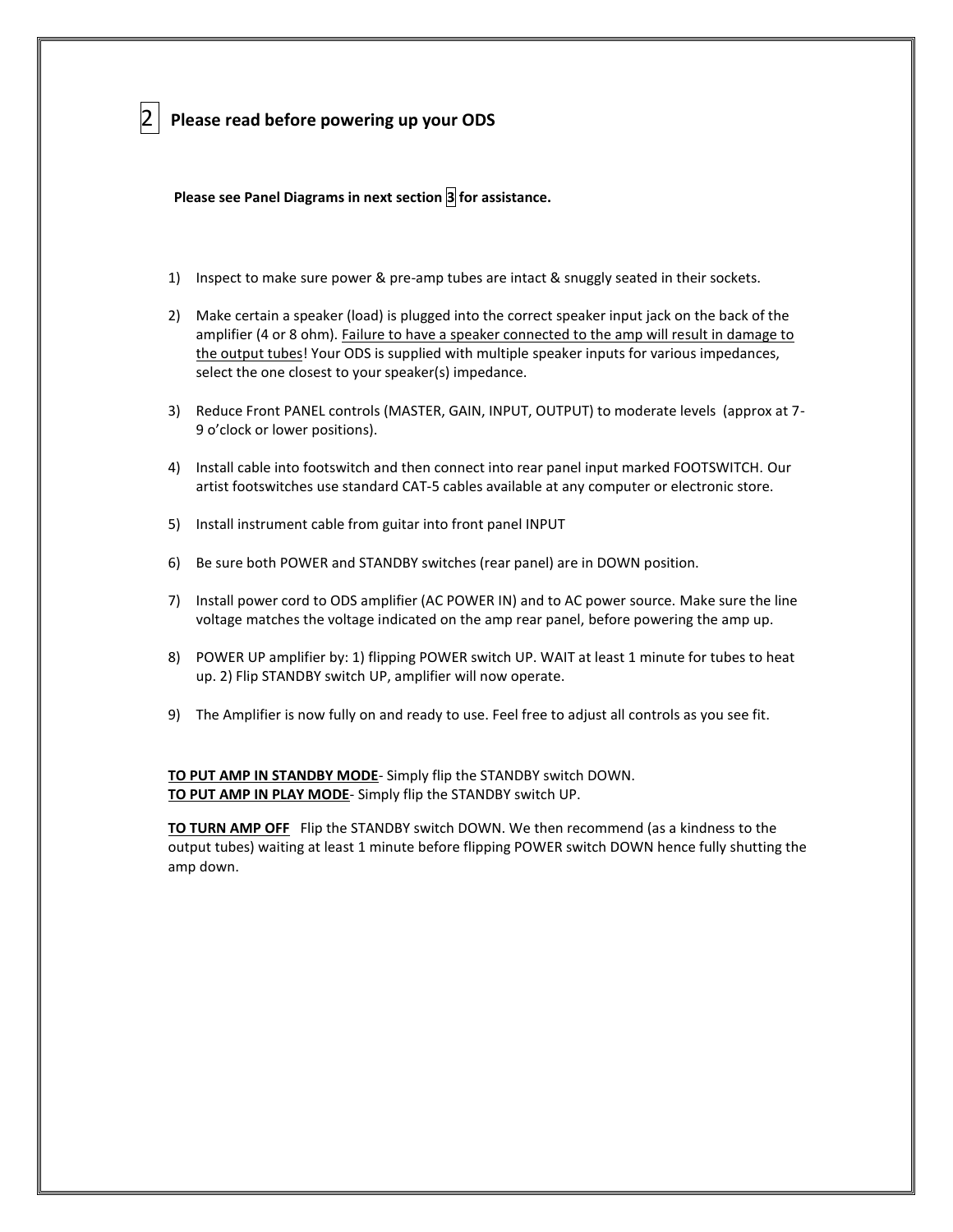

## **Front Panel**



### **ODS-Classic Footswitch (5-way)**



**(Please note that external appearances of footswitches may vary depending on production date. All functions remain the same regardless)**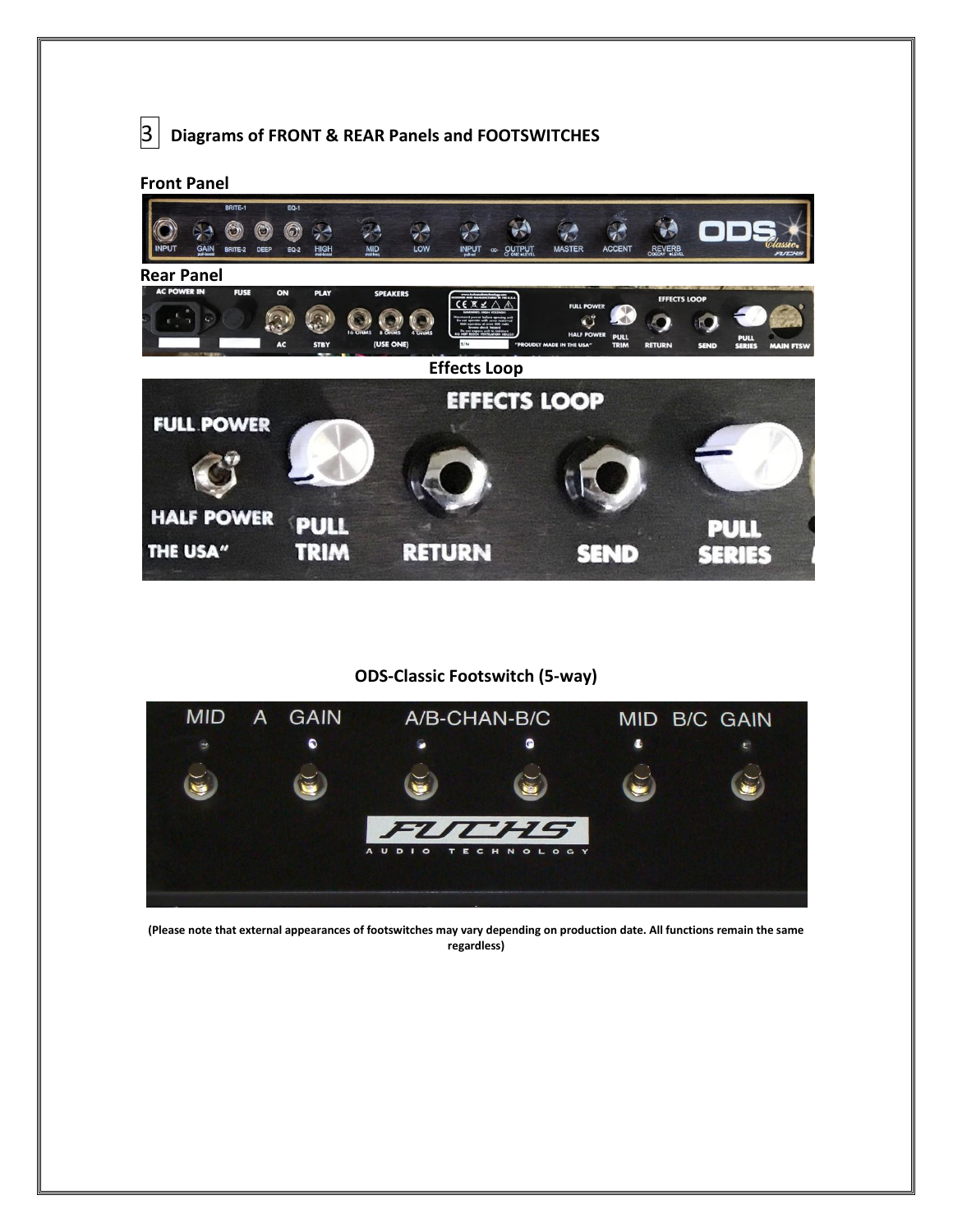4 **Front Panel Controls and Their Functions**



#### **Input Jack(s):**

Input jack(s), are 1/4" phone plugs, designed for 1-Meg impedance, guitar-level signal. This input will readily accept pedals/effects without any loss in performance. The design of the ODS amplifier is quite flexible, so we first suggest exploring its performance without any effects or pedals initially.

#### **Gain Control:**

The gain control sets the input gain for the primary clean preamplifier. The clean channel acts as a preamplifier alone, during clean (non-overdrive) operation. When the amplifier is in overdrive mode, the clean channel functions as a preamp to the overdrive stage. The first gain control activates one of two gain boosts. This boost is the full range boost, adjustable internally, but factory set to about 3-db. All controls on the primary channel remain operational during overdrive, allowing the overdrive tone to be controlled.

#### **Brite Switch:**

The Brite switch is a three position switch which operates on the gain control/and is active over about  $\frac{1}{2}$ of the input gain control range. From '0' to about midway, it provides a boost to highs at two different frequencies. Up is more wide range and reaches into the midrange of the amp, which the down position is more subtle and is higher in the frequency range and less intrusive into the midrange. The center of the switch is off, and the effect of the switch decreases beyond the halfway point on the gain control rotation.

#### **Deep Switch:**

The deep switch shifts the overall tonality of the amplifier, slightly increasing the low frequencies. This is often useful for single-coil guitars, which sometimes need a low-frequency boost.

#### **EQ Switch:**

The EQ switch alters the operation of the tone controls. The upward EQ-1 position, gives highest gain, as well as a more aggressive rock type equalization. In the lower EQ-2 setting, tone is a more neutral/smoother tone. All tone controls work in both modes, however their range and depth of operation is changed.

#### **High Control:**

The High control serves 2 functions: (IN)-it adjusts high frequency spectrum. (OUT) the High control engages a mid-boost. This shifts the range of the high control downward, to include more midrange. All tone controls still operate, however the tone will be fatter.

#### **Mid Control:**

The Mid control serves 2 functions: (IN) Acts to adjust mid frequencies. (OUT) shifts the frequency of mid boost more into the lower midrange and a fuller tone. The high control will control the level of this boost.

#### **Low Control:**

This control adjust the low frequency spectrum of your ODS.

#### **The Overdrive Controls (INPUT, OUTPUT)**

The overdrive stage, as mentioned above is fed from the clean preamplifier. Two controls effect overdrive*:* You can increase this internal setting if desired The **Overdrive Input** (Front panel) sets the amount of distortion content, by adjusting the drive between the two overdrive stages and when pulled allows a manual overdrive activation with or without the footswitch. **Overdrive Output** acts to balance the volume of the Overdrive channel with the clean channel. The second (outer) concentric knob is overdrive tone. Full up is bright and turning the control downwards cuts highs on the output of the overdrive only.

There are no "correct" Overdrive settings, finding the desired tone setting depends on the guitars/pickups used, as well as your own personal tastes. (Note: An internal trimmer pot, factory set at approx 1/3 rotation, sets the amount of signal fed from the clean channel into the overdrive stage's first tube. It also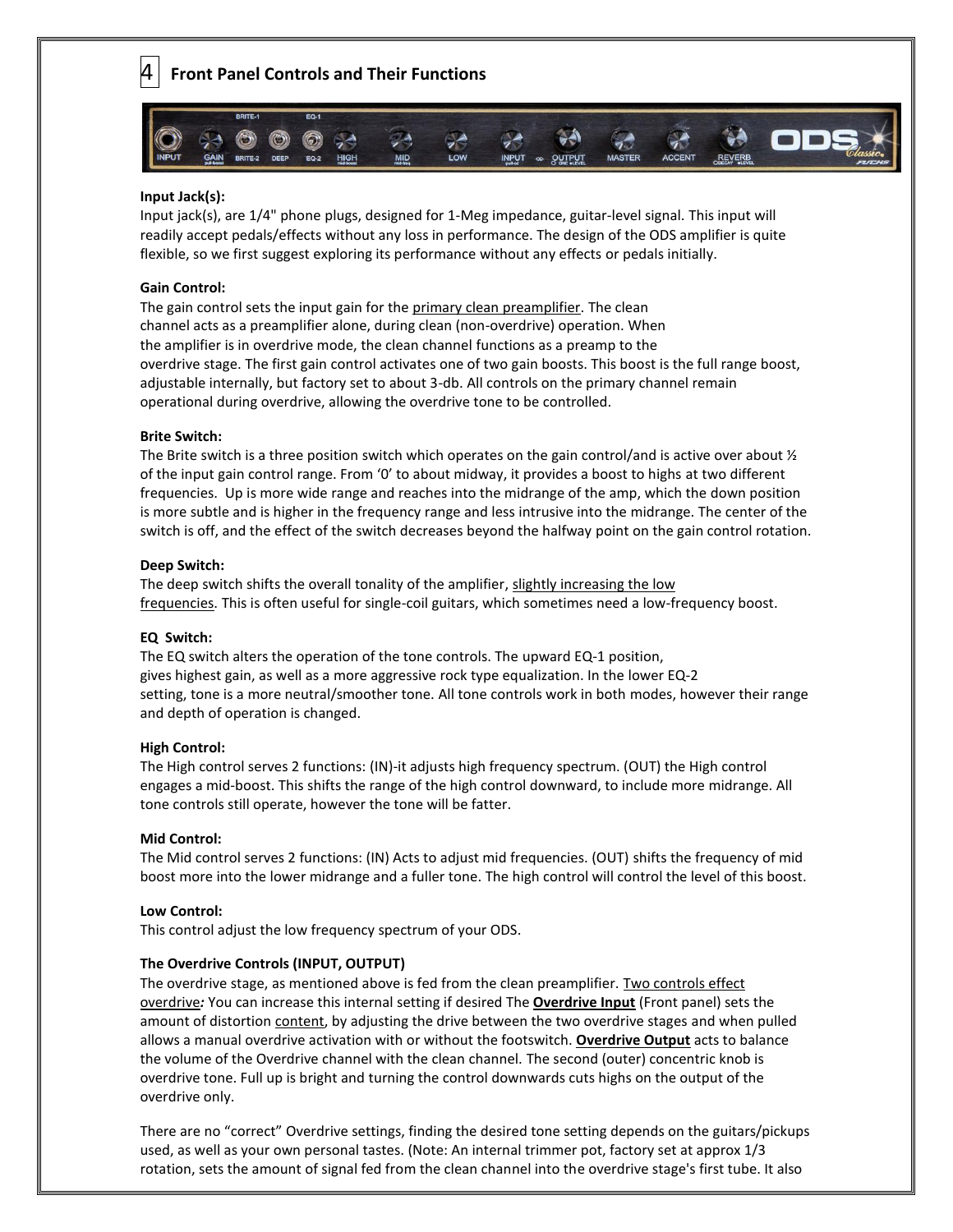determines the type/quantity of overdrive required, and gain of the preamp tubes. This can be adjustedplease contact us prior to attempting this)

#### **Master Volume:**

The master volume adjusts the overall volume of the amp and works in conjunction with the GAIN, INPUT & OUTPUT controls for overall volume of the amplifier.

#### **Accent Control:**

The accent control works within the power amp section, reducing negative feedback at higher frequencies. It adds an edge to the overall amplifier tone. It's excellent for cutting through in a band or a recording mix. It can also allow greater ability to selectively make notes feed back and "sing".

#### **Reverb Controls:**

The middle reverb control adjusts the level of desired reverb. The reverb is mixed in a fully transparent way that when the control is down the reverb is off and has no effect on the amp tone. The reverb can also be shut off via the footswitch. The footswitch lamp is ON when reverb is muted as the reverb is muted by a relay which is activated by the footswitch. The second outer concentric knob adjusts the reverb decay. When counter clockwise the reverb decay is short (like a small room). As you turn this clockwise the decay gets longer.

# 5 **(A)-REAR Panel Controls, inputs/outputs, (B)-Effects Loop**

#### **(A)-REAR panel Controls/input/output jacks**



#### **AC power cord input:**

Using the supplied 120vac power cord. Connect AC POWER IN on amplifier and to AC power source.

#### **AC power Fuse:**

This fuse protects the amplifier if any malfunction occurs. Use ONLY stock fuse rating as supplied by factory.

#### **Power On/OFF switch:**

Up is ON, DOWN is OFF

#### **Standby switch:**

UP is ON, DOWN places the amplifier in STANDBY

#### **Speaker input(s): (You must have a speaker load inputted to the ODS before powering on).**

Connect using a ¼" phone plug to either an outboard speaker cabinet. If you have an ODS Combo amplifier, connect to the combo speaker with supplied wire/1/4" jack. Multiple speaker inputs are installed on your ODS (4, 8, 16 ohm). Connect speaker to input jack that most closely matches your speaker(s) impedance. In the event of multiple cabinets you can use a Y connector or daisy chain from one cabinet to the other and adjust for the impedance value. Parallel is half (so two 8 ohm cabinets equals 4 ohms) and so forth.

#### **Series/Parallel pull switch:**

When in Series-amplifier must have an effect installed or amp will not produce sound. When in Parallelamplifier will always produce sound. Parallel mixes effect signal with drive signal, which then remains in amplifier. This pull pot IN is normal.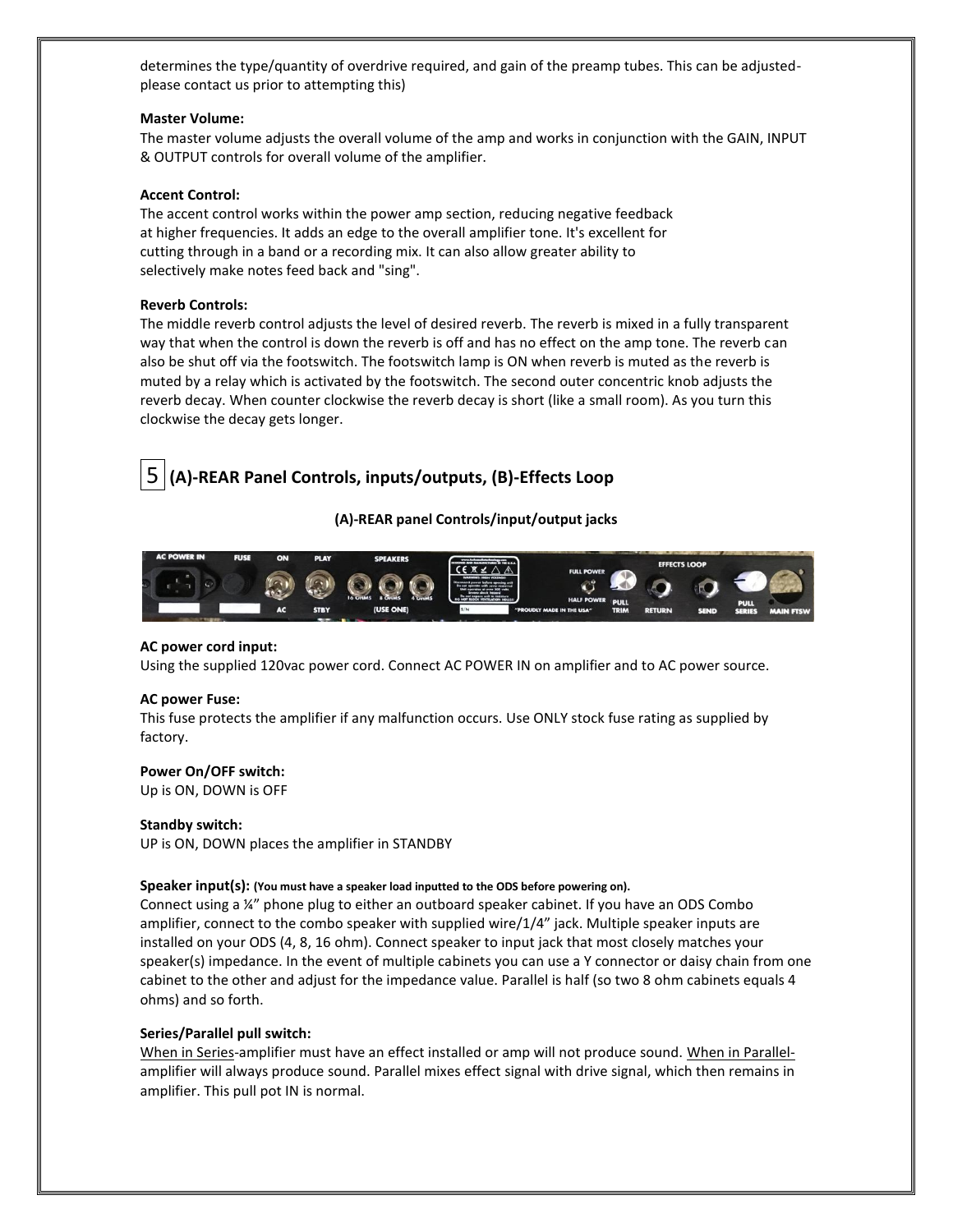#### **Return Trim pull switch:**

Sets sensitivity & adjusts sensitivity of return input of the effects loop. Allows tailoring of signal of effect or rack device. If used in series mode, you then depend on outboard effect to mix wet/dry signal balance. Dry signal does not remain in amp. Pulling the control adds more return sensitivity to compensate for pedal use. There is no right or wrong position, whatever position gets you the appropriate level on your effects without overloading the effects themselves and they sound proper, is correct !

#### **Return adjustment control:**

This allows overall volume adjustment of amp (to set unity gain), thus retaining same volume with/without effect). This control sets the level coming back from your effects, also a secondary means of adjusting return of effect signal. NOTE: The higher gain position is usually used for pedal level signals, and the lower level is for rack type effects. The series parallel switch controls whether the loop is "open" (series) or "closed" (parallel). In series mode the amplifier will produce no sound (except reverb tank output). This is because an effect must be plugged into both the send and return jacks.

#### **Return Input jack:**

Connects to OUTPUT FROM your EFFECTS

#### **Send Input jack:**

Connects to INPUT TO your EFFECTS.

#### **Send adjustment control:**

Adjusts signal level going to effect. Adjust send control so that effect receives maximum amount of signal before distorting.

#### **(B)-Effects Loop**



#### **Using the Loop:**

When inserting a device like an equalizer, or perhaps a Sonic Maximizer (or similar processor), the loop should be set in series mode. The mix controls on the outboard device can be used to control all effects and the balance between clean and dirty effects.

#### **Side-Chaining Effects:**

For maximum signal purity and sound quality, when using effects like digital reverbs and/or effects like an echo or tape delay, the loop can be used in parallel mode. In this case, the effects should be run fully "wet" (no non-processed signals sent through the effect). The send and returns of the loop are set for proper balance of clean/effect and the controls on the effect can be used to trim the tone. This method assures the clean (dry) non processed signal will remain in the amplifier, and not be degraded by the outboard effect.

#### **Amplifier Block Diagram:**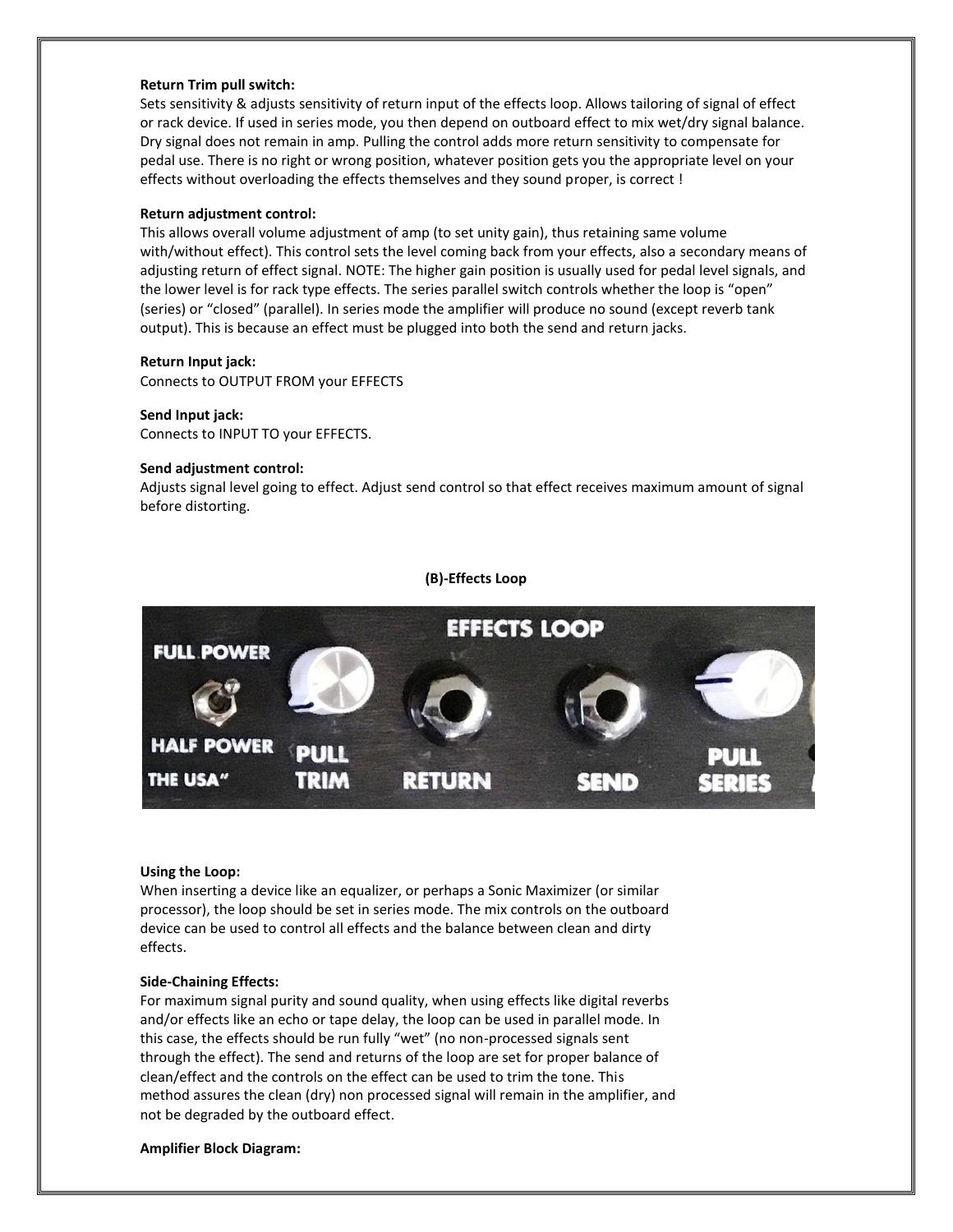

# 6 **Footswitches**

Your ODS-Classic is provided with a 5-way footswitch which controls all functions on the amp.

### **5-Way footswitch:**

Connects via 5-pin Ethernet cable (supplied) to rear panel input. This footswitch allows remote control of 5 functions: mid-boost, two gain-boosts, overdrive/clean channel switching and reverb on/off. The artist footswitch requires: HIGH, GAIN, and OD INPUT front panel controls be pushed IN (off) for the footswitch to operate these functions. When an LED on the footswitch is lit, that function is ON, except REVERB (Reverb is muted when LED is lit). The amp/controls function normally without Artist footswitch connected.

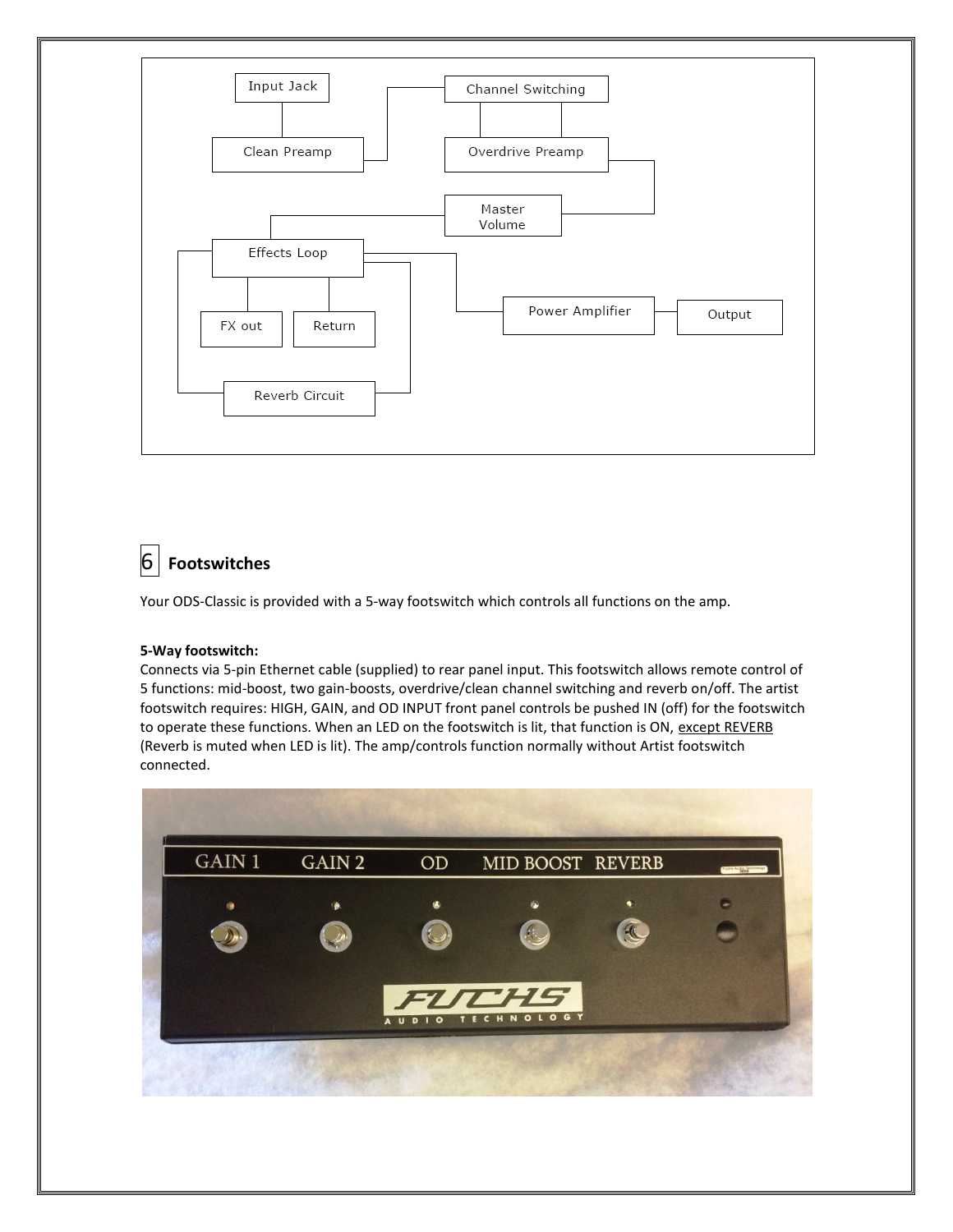# 7 **Biasing ODS power tubes and other technical info**

#### **Biasing and Internal Adjustments:**

Part of chassis and circuit board is shown below with the chassis sitting on its transformers, and front panel facing you. There are exposed high-voltages in this chassis, even with the amplifier shut-off! If you are not familiar with tube

amplifiers and/or high voltages, do not attempt to remove the chassis from its cabinet or to attempt to service this amplifier. Refer servicing to the factory or to someone with experience servicing these types of amplifiers.

#### **High Internal voltages inside this amplifier can cause harm or Death!**

#### **AC Balance:**

This is factory set for linear clipping at maximum power output, and is set with an oscilloscope for proper adjustment.

#### **Bias Controls:**

Each tube is factory set for .035 Volts (35 millivolts) measured on the one-ohm cathode resistors connected to each power tube pin 8. This should be set with the amp cold, then reset after the amp has run for about an hour. Use a reliable digital volt meter for these settings. Contact the factory for assistance making these adjustments or seek the assistance of a qualified technician for this.

**DISCLAIMER:** There are exposed Internal high-voltages in this amplifier. Do not attempt to service, repair or conduct tube biasing unless you are qualified to do so. Please contact Fuchs Audio beforehand with questions in this regard. Fuchs Audio takes no responsibility or shall be held liable for any personal harm caused or damage to this amplifier as a result of unauthorized service, repair or internal adjustments made to this amplifier.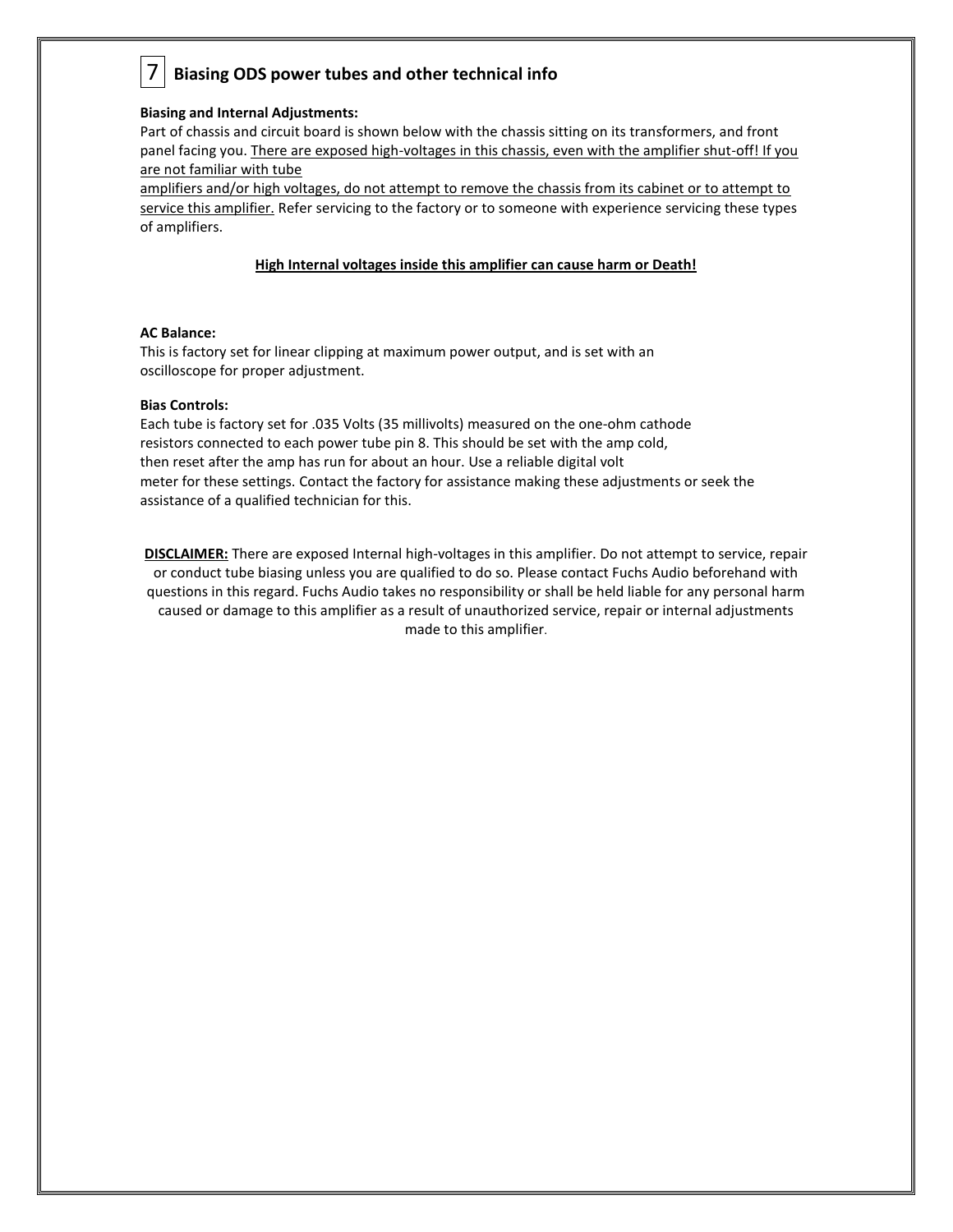| 8<br>ODS Sample Setting diagrams & notes (make copies & use!) |                                                 |            |                           |     |              |                             |                             |                         |               |     |
|---------------------------------------------------------------|-------------------------------------------------|------------|---------------------------|-----|--------------|-----------------------------|-----------------------------|-------------------------|---------------|-----|
| ⊚                                                             | GAIN BRITE DEEP ROCK HIGH<br>OFF OFF JAZZ       | (IN) (OUT) | ${\rm MID}$<br>(IN) (OUT) | LOW | <b>INPUT</b> | <b>OUTPUT</b><br>(IN) (OUT) | <b>MASTER</b><br>50-100     | $\operatorname{ACCENT}$ | <b>REVERB</b> | ( ) |
| <b>NOTES:</b>                                                 |                                                 |            |                           |     |              |                             |                             |                         |               |     |
|                                                               |                                                 |            |                           |     |              |                             |                             |                         |               |     |
| ⊚                                                             | GAIN BRITE DEEP ROCK<br>OFF OFF JAZZ (IN) (OUT) | HIGH       | MID<br>(IN) (OUT)         | LOW | <b>INPUT</b> | <b>OUTPUT</b><br>(IN) (OUT) | <b>MASTER</b><br>$50 - 100$ | <b>ACCENT</b>           | <b>REVERB</b> |     |
| <b>NOTES:</b>                                                 |                                                 |            |                           |     |              |                             |                             |                         |               |     |
|                                                               | GAIN BRITE DEEP ROCK HIGH                       |            | ${\rm MID}$               | LOW | <b>INPUT</b> | <b>OUTPUT</b>               | <b>MASTER</b>               | <b>ACCENT</b>           | <b>REVERB</b> |     |
| ⊚                                                             | OFF OFF<br>JÁZZ                                 | (IN) (OUT) | (IN) (OUT)                |     |              | (IN) (OUT)                  | 50-100                      |                         |               | ( ) |
| <b>NOTES:</b>                                                 |                                                 |            |                           |     |              |                             |                             |                         |               |     |
|                                                               |                                                 |            |                           |     |              |                             |                             |                         |               |     |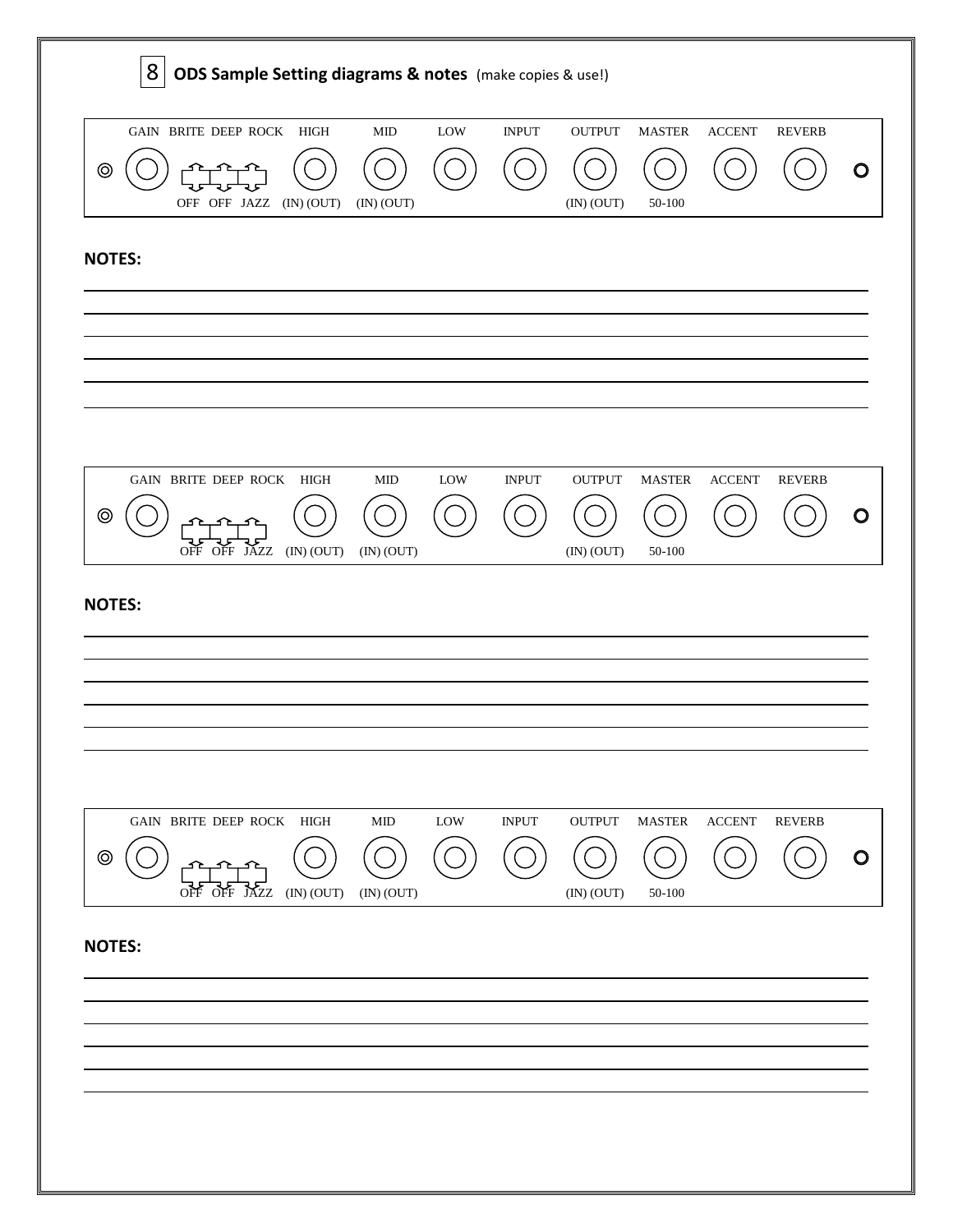

| <b>FUCHS MODEL:</b>      |  |
|--------------------------|--|
| <b>SERIAL NUMBER:</b>    |  |
| <b>OPTIONS INCLUDED:</b> |  |

| <b>PRODUCTION DATE</b> |                                        |
|------------------------|----------------------------------------|
| <b>TESTED BY:</b>      | Fuchs Audio Amplification <sup>®</sup> |